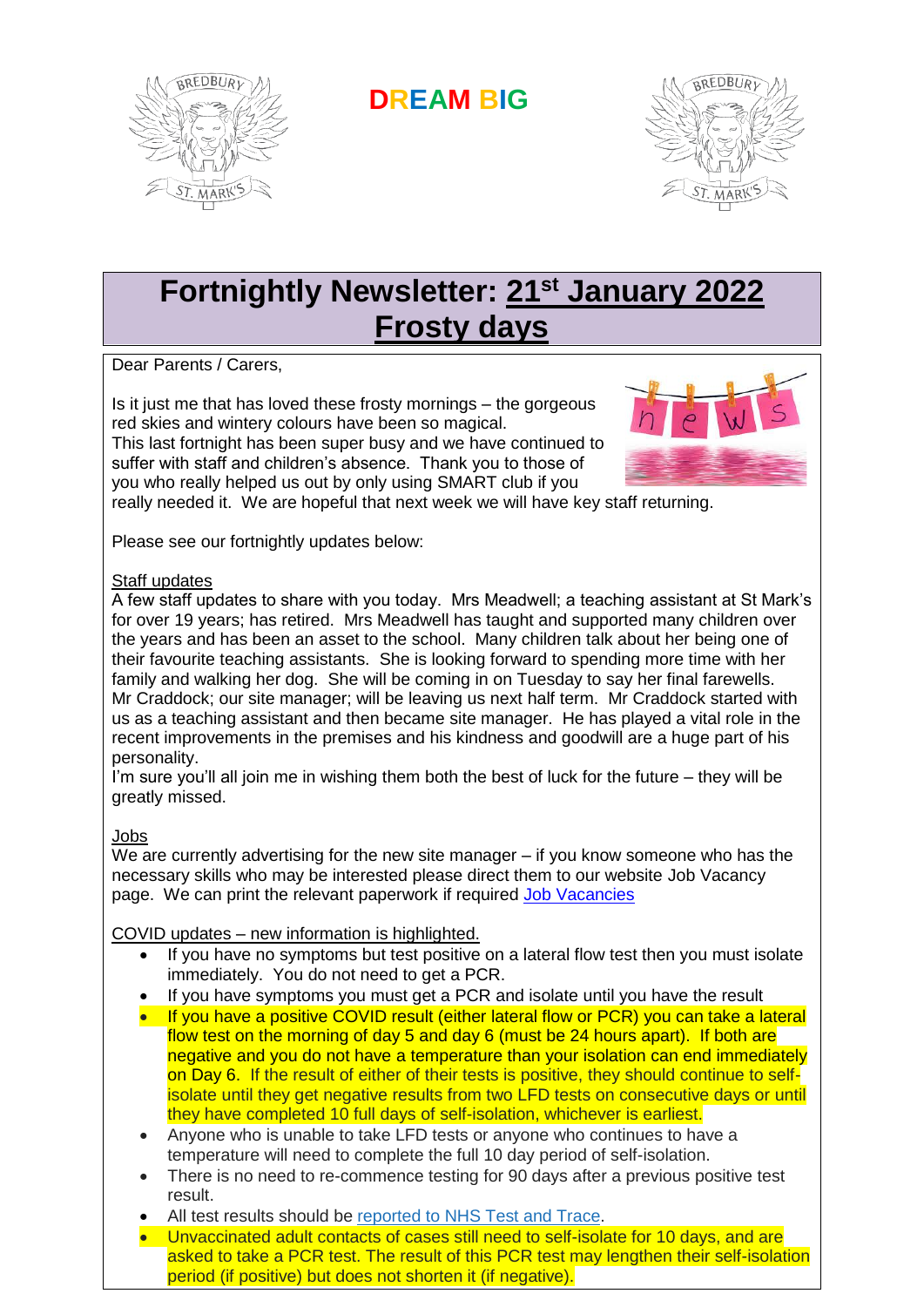#### Book looks

This week I have been meeting with children to look through their Writing and Science books. I have asked them to talk to me about the progress they have made, how they know and what helps them to improve their work. Hearing the children talk so passionately about their learning and take real joy in looking through their books has been a privilege. Next week we are having a full day looking at standards in reading across the school with CDAT.

Thank you for continued support.

Have a wonderful weekend and wrap up warm!

Best wishes.

*E. Harding* Mrs Harding Headteacher

agreed  $\circled{a}$ .

#### **Weekly Worship Focus**

This week we thought about 'keeping going against all the odds'. We talked about



refugees and how they may feel as they flee from their homes. This made us consider how welcoming we are as a school. Olivia and Jessica who are quite new to our school talked about how they felt we had supported them to settle. The children felt they were extremely welcoming and the staff

### **Birthdays**

Birthdays up to the 21<sup>st</sup> January:



We hope you have the best day!

Dylan in Year 6 Dylan in Year 2 Evie-Mae in Year 1 Sam in Year 3 Lexi in Year 5



## **Head's weekly awards**

This week's awards go to:

- $\triangleright$  Ava in Year 2 for some brilliant explanations about her learning.
- $\triangleright$  Jaicee in Year 1 for making great progress with her writing.
- $\triangleright$  Ruben and William in Reception for talking me through his learning journey with so much enthusiasm.
- $\triangleright$  Ellis in Year 6 for having a clear understanding of right and wrong and knowing when to stick up for others.